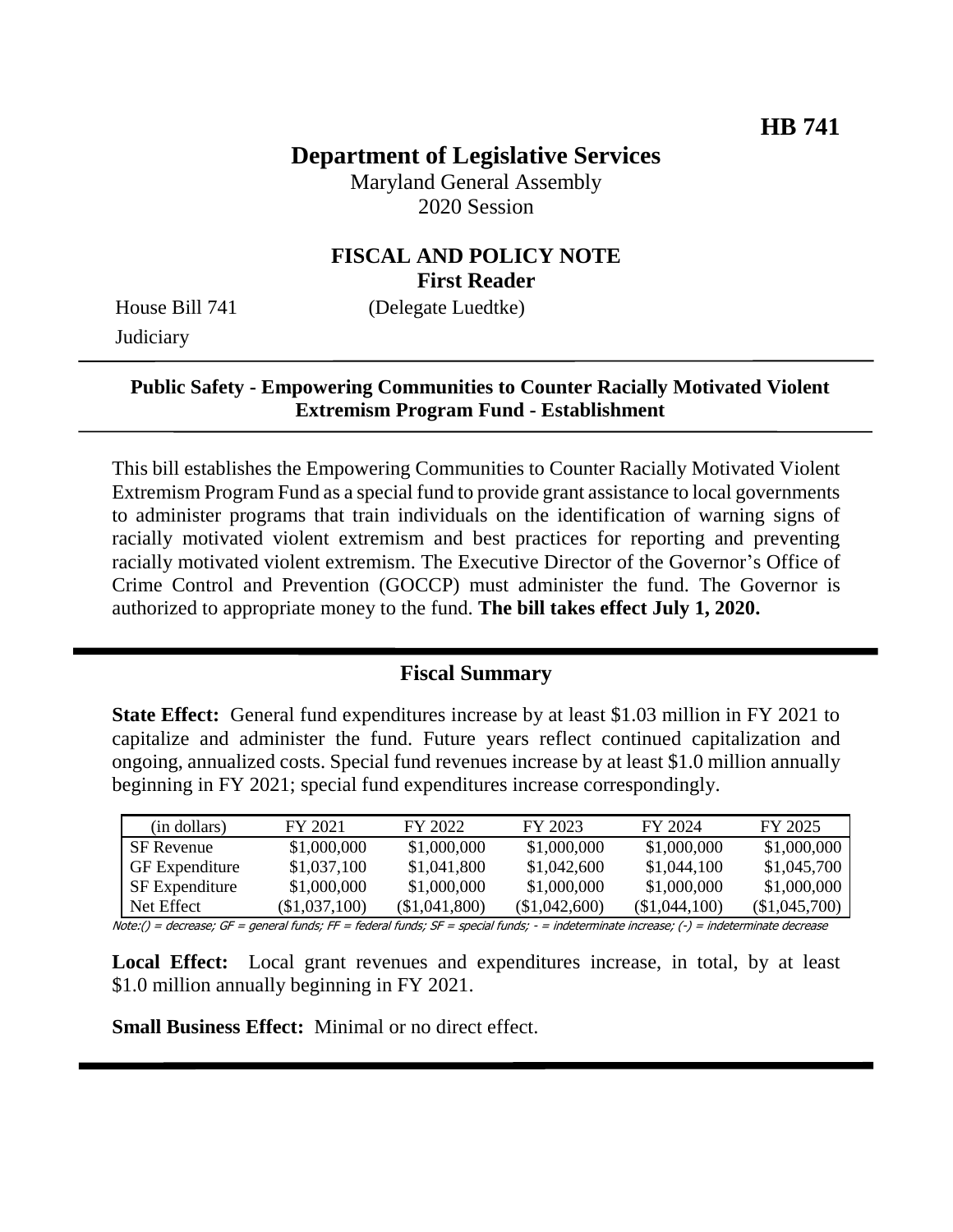## **Analysis**

**Bill Summary:** The fund consists of (1) money appropriated in the State budget to the fund; (2) investment earnings of the fund; and (3) money from any other source accepted for the benefit of the fund. The fund may be used only to provide grants to local governments for the bill's purposes. Expenditures from the fund may be made only in accordance with the State budget. The accounts and transactions of the fund must be subject to audit by the Legislative Auditor.

The executive director must establish procedures for local governments to apply for grants from the fund and make grants from the fund based on the perceived effectiveness of the training plan described in the application. The bill establishes requirements for the training plan established by a local government using grant funds awarded pursuant to the bill.

By December 31 each year, a local government that receives a grant from the fund must, in a format approved by the executive director, provide the executive director with specified information relating to the training conducted.

"Racially motivated violent extremism" means a situation in which a person threatens the use of force or uses force or violence in violation of a State or federal law in furtherance of political or social agendas motivated by a hate bias related to race, color, or national origin against another individual or group.

**Current Law:** The State's hate crimes statutes are contained in Title 10, Subtitle 3 of the Criminal Law Article, specifically §§ 10-302 (damaging property of a religious entity), 10-303 (obstructing exercise of religious beliefs), 10-304 (harassment or destruction of property), and 10-305 (damage to an associated building).

### *Section 10-302 (Damaging Property of a Religious Entity)*

A person may not deface, damage, or destroy, or attempt or threaten to deface, damage, or destroy, personal or real property that is owned, leased, or used by a religious entity or for any religious purpose.

### *Section 10-303 (Obstructing Exercise of Religious Beliefs)*

A person may not, by force or threat of force, obstruct or attempt to obstruct another in the free exercise of that person's religious beliefs.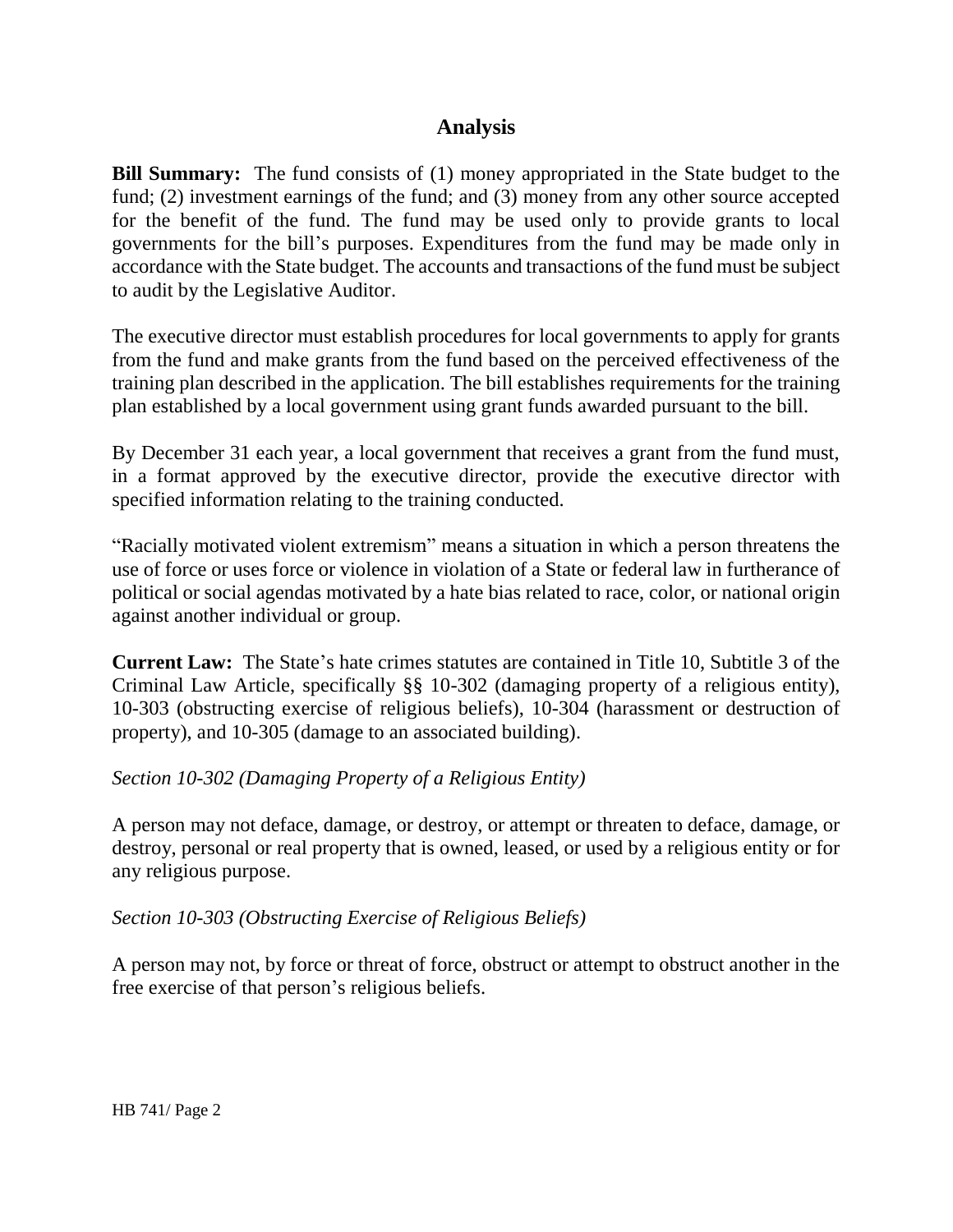## *Section 10-304 (Harassment or Destruction of Property)*

A person may not engage in the following acts because another person or group is homeless or because of another person's or group's race, color, religious beliefs, sexual orientation, gender, disability, or national origin:

- commit a crime or attempt or threaten to commit a crime against another person or group;
- deface, damage, or destroy, or attempt or threaten to deface, damage, or destroy the real or personal property of another person or group;
- burn or attempt or threaten to burn an object on the real or personal property of another person or group; or
- commit any of these acts when the act involves a separate crime that is a felony or that results in the death of a victim.

### *Section 10-305 (Damage to an Associated Building)*

A person may not deface, damage, or destroy; attempt or threaten to deface, damage, or destroy; burn or attempt or threaten to burn an object on; or damage the real or personal property connected to a building that is publicly or privately owned, leased, or used (1) because a person or group of a particular race, color, religious belief, sexual orientation, gender, or national origin, or because a person or group that is homeless, has contacts or is associated with the building or (2) if there is evidence that exhibits animosity against a person or group due to the race, color, religious beliefs, sexual orientation, gender, disability, or national origin of that group or because that person or group is homeless.

### *Penalties*

In general, a person who violates these provisions is guilty of a misdemeanor, punishable by imprisonment for up to 3 years and/or a maximum fine of \$5,000. However, if a violation of § 10-304 involves a separate felony, the violator is guilty of a felony and is subject to imprisonment for up to 10 years and/or a fine of up to \$10,000. If a violation of § 10-304 results in the death of the victim, the violator is subject to imprisonment for up to 20 years and/or a fine of up to \$20,000.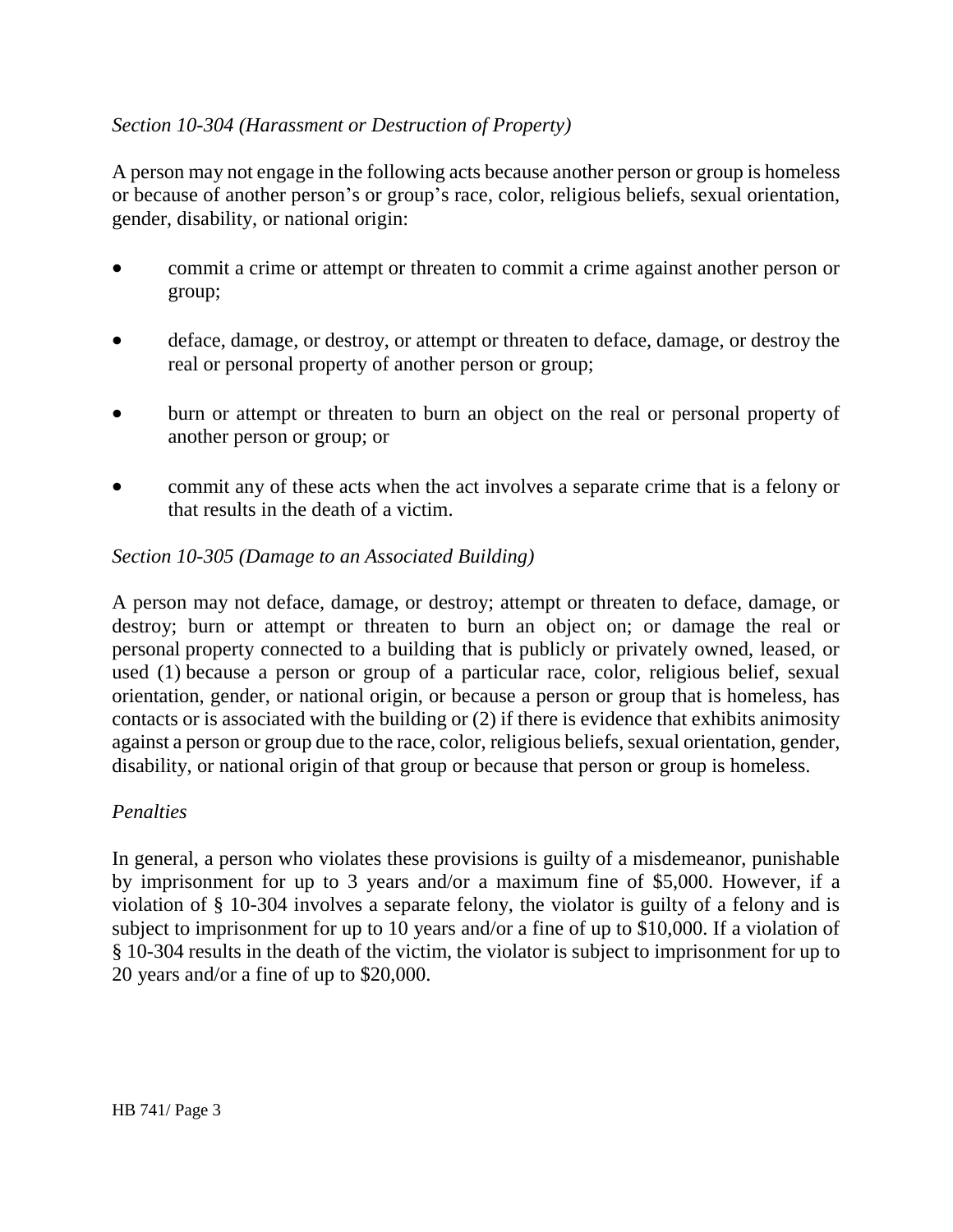#### *First Amendment Rights*

Nothing in the hate crimes statutes may be construed to infringe on the speech of a religious leader or other individual during peaceable activity intended to express the leader's or individual's religious beliefs or convictions.

**Background:** According to a fall 2019 publication by the FBI, law enforcement agencies reported 7,120 bias-motivated criminal incidents nationwide, an approximate 1% decrease compared to the 7,175 incidents reported in 2018. The FBI received information on 49 criminal incidents from 20 participating agencies (cities, counties, colleges, police departments, *etc.*) in Maryland. The remaining 135 participating agencies indicated no incidents of hate crime for the quarters for which they submitted reports during 2018.

In September 2019, the Department of State Police (DSP) published the *State of Maryland 2018 Hate/Bias Report*. According to the report, 375 hate/bias incidents were reported by law enforcement agencies in the State to DSP during calendar 2018, representing a 6% decrease from the 398 incidents reported in calendar 2017. Of the 375 incidents reported in 2018, 100 were verified to be motivated by bias, 260 were inconclusive regarding motivation, and 15 were determined to be unfounded. The data in DSP's report includes incidents that may or may not be considered criminal activity; the FBI data is limited to hate/bias-based crimes. **Exhibit 1** contains DSP hate/bias incident data for 2016 through 2018.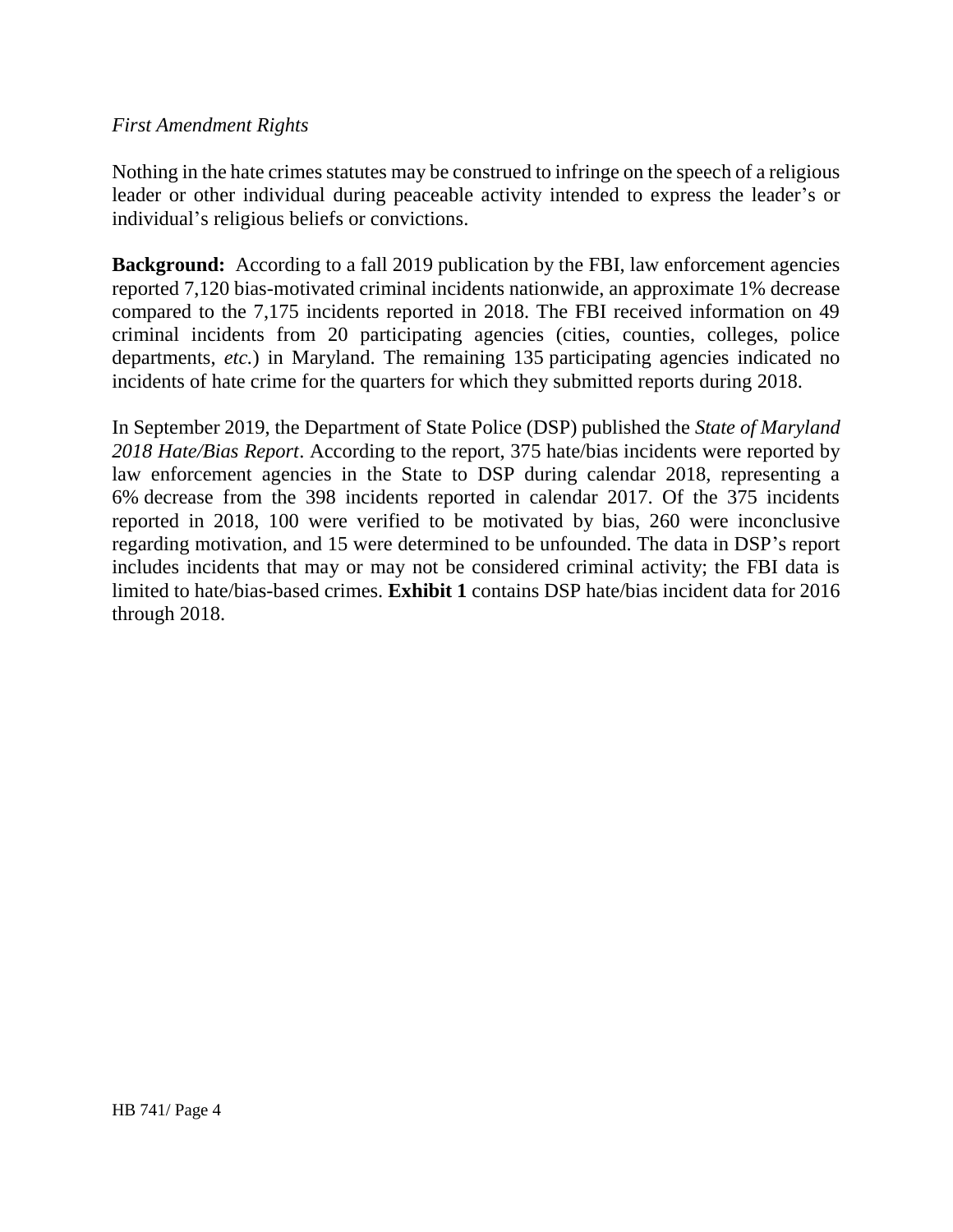**Exhibit 1 Hate/Bias Incidents Reported by Law Enforcement Agencies to DSP 2016-2018**



DSP: Department of State Police

Source: *State of Maryland 2018 Hate/Bias Report*

#### **State Fiscal Effect:**

*Capitalization of the New Special Fund and Grant Awards*

General fund expenditures increase by at least \$1.0 million annually beginning in fiscal 2021 to capitalize the new special fund. At least \$1.0 million in general funds is needed each year to ensure viability of the fund and to provide meaningful grant awards. To the extent that funds are received from another source, the need for general funds is reduced.

Beginning in fiscal 2021, special fund revenues increase by at least \$1.0 million annually, reflecting the general funds received, and special fund expenditures increase correspondingly to provide grants to local governments.

HB 741/ Page 5